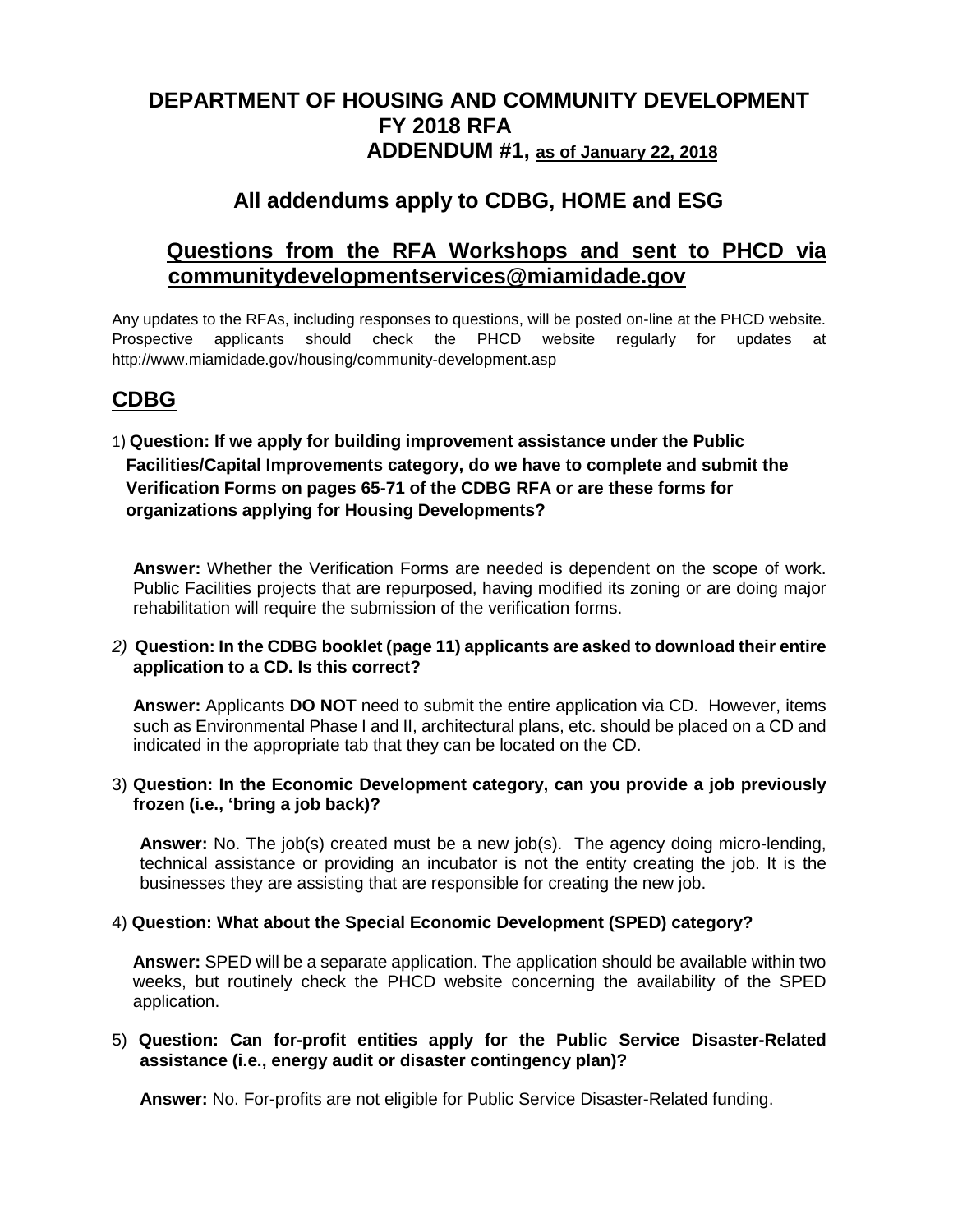## 6) **Question: What about displaced Puerto Ricans now in Miami? Can they receive Public Service Disaster-Related assistance?**

**Answer:** No. HUD has designated Miami-Dade County as being adversely impacted by Hurricane Irma. Puerto Rico has its own entitlement and has been provided the various waivers due to Maria.

#### 7) **Question: Must I prove that populations my organization served that were affected by the hurricane (i.e., schools, shelters) registered for FEMA assistance? Is it possible to retroactively fund services that were provided?**

**Answer:** Yes, retroactive reimbursement is allowable. However, the provider is responsible for providing proof of the client's registration with FEMA and that there is no duplication of services.

#### 8) **Question: Attachments –Maps of Targeted Urban Areas (TUAs) – must the project be located within a TUA?**

**Answer:** No, the TUAs were used for economic development projects in the past. There is no loss of points if an activity is not located within a TUA.

9) **Question:** Is an Environmental Phase I required?

**Answer:** Construction related projects require the submittal of a Phase I and possibly a Phase II, if warranted. These reports may be submitted on a CD instead of in the binders, but the tab notification must indicate that the information is on the CD.

10) **Question:** If property is located within the City of Miami, will it be eligible for funding?

**Answer:** Yes, if applicant can demonstrate Metropolitan Significance/county-wide benefit.

11) **Question:** Which category requires FEMA documentation/registration of persons/clients served?

**Answer:** The Public Service Disaster-Related and Housing category.

12) **Question: What if a service is open to a limited population, but serves clients countywide – is it eligible?**

**Answer:** Yes, these services may be eligible under the Public Service category.

#### 13) **Question: Is the CDBG housing new construction category restricted to disaster related?**

**Answer:** Yes, if the new construction applicant is not a community based development organization, new construction of housing units will be permitted to address damage by Hurricane Irma.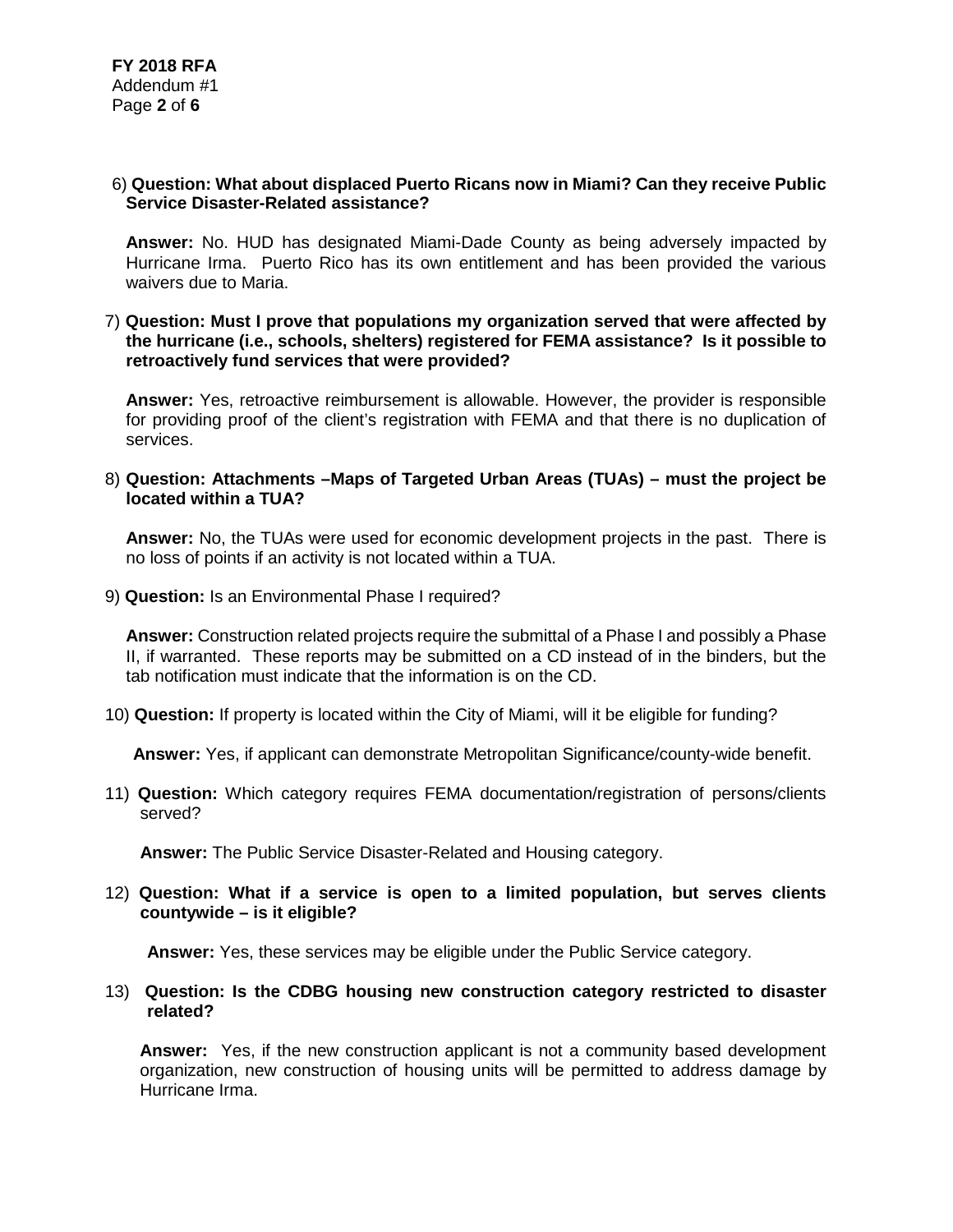## 14) **Question: Are the Public Service-Disaster Related application scored by a committee?**

**Answer**: Yes, a committee scores Public Service-Disaster Related applications.

## 15) **Question: What is the criteria to determine if a cultural facility is open to the public?**

**Answer:** The facility must be a government facility, owned by a not-for profit and opened and available to the public during normal business hours.

#### 16) **Question: Is there a possibility for an online, fillable application form?**

**Answer:** No. That option is not available at this time.

## **HOME**

#### 1) **Question: Does the application require a market study?**

**Answer:** Yes, the market study for any housing activity should be included in the application submission via CD. The study must demonstrate a demand or need for the project.

#### 2) **Question: Is an Environmental Phase I required?**

**Answer:** Construction related projects require that you submit a Phase I and possibly a Phase II, if warranted. These reports may be submitted on a CD instead of in the binders, but the tab notification must indicate that the information is on the CD.

## 3) **Question: On page, 21 of the HOME RFA, completed architectural and engineering plans are cited. Is this a minimum threshold item?**

**Answer:** No, this is not a threshold item. However, it is highly recommended that the A&E plans be included to indicate that the project is ready to proceed.

#### 4) **Question: In the HOME RFA, must I provide the Internet Readiness Form?**

**Answer:** Yes.

## 5) **Question: On page 22 of the HOME RFA an Ordinance is cited that if applicants are willing to do one additional UFAs unit (or up to 5%), then you get bonus points. Does that apply to this application?**

**Answer:** In order to receive bonus points the Ordinance requirement must be exceeded.

## 6) **Question: Page 12, item 11, the HOME RFA states priority on NRSAs and EBGs – how is this taken into consideration on the score sheet?**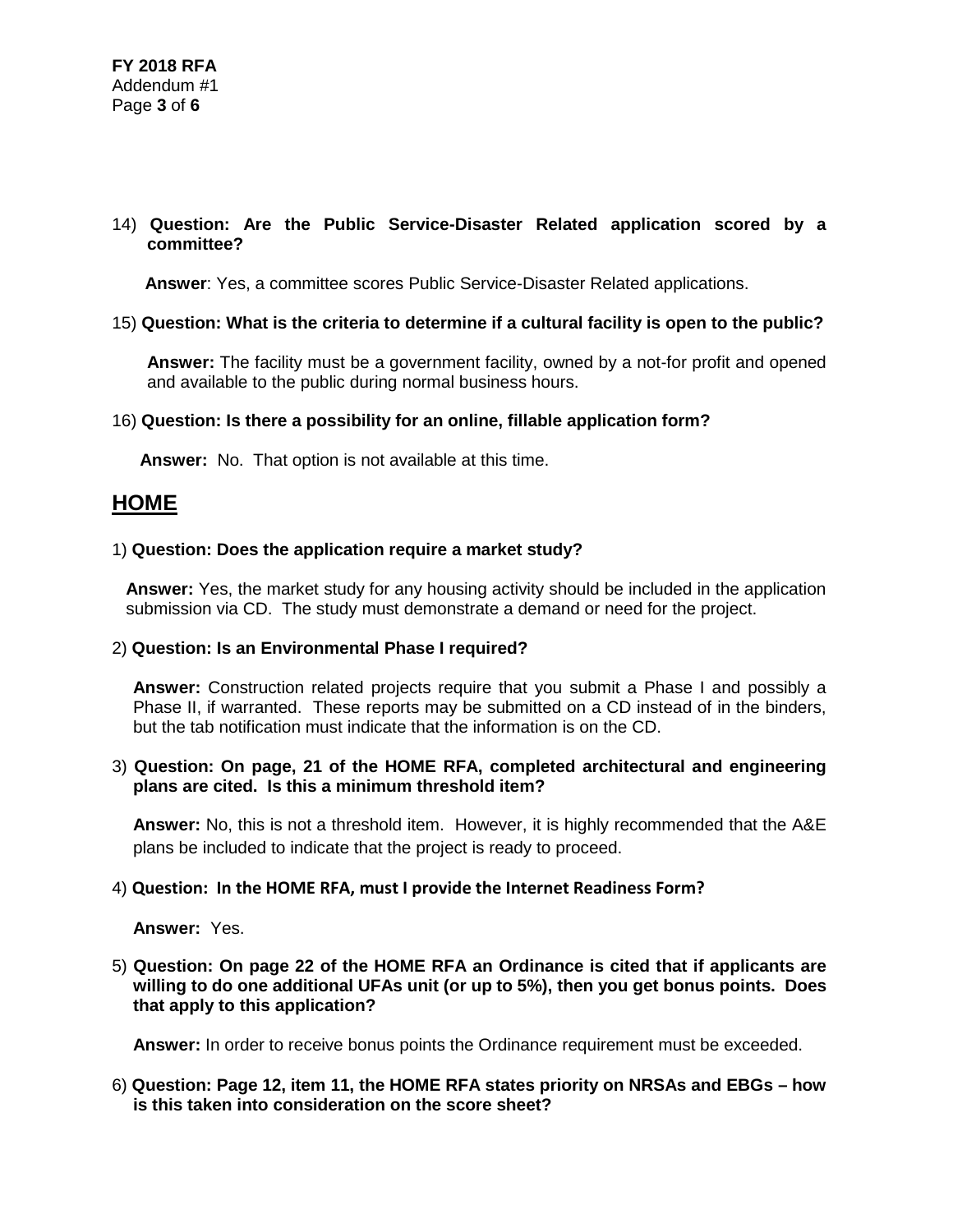**Answer:** It is not reflected in the scoresheet. However, our 2013-2017 Consolidated Plan addresses these County's priorities.

## 7) **Question: Does winning funding through the RFA preclude participation for the same project as in the Surtax RFA to be issued later this year?**

**Answer:** No. You can apply for both but they are independent funding sources and HOME has timely expenditure regulations and the timing of the funding cycles may preclude you from using the different funding sources.

#### 8) **Question: On page 22 of the HOME RFA an Ordinance is cited that if applicants are willing to do one additional UFAs unit (or up to 5%), then you get bonus points. Does that apply to this application?**

**Answer:** Yes, per Ordinance 14-56 developers and applicants who propose up to five (5%) additional set aside units for Disabled Households beyond that which may be required by applicable Federal, State or local fair housing laws or other applicable laws may receive bonus points if the Ordinance requirement is exceeded. The current HOME RFA awards five (5) bonus points when this is met.

#### 9) **Question: Do you anticipate awarding all \$1,440,290 of the HOME program funds to one applicant if the applicant with the highest score requests all of it?**

**Answer:** The dollar amount noted above is earmarked for a variety of services as noted in the RFA. Additionally, an applicant's score is one of the deciding factors in funding recommendations. The Evaluation/Selection Committee, has at their discretion the ability to consider other factors in their recommendations (i.e., variety of program services, geographic distribution of services, cost effectiveness, etc.).

## 10) **Question: When doing HOME Rehabilitation, is there a maximum percentage of developer's fee allowed?**

**Answer:** For LIHTC projects the developer fees for all categories (including developer's overhead, developer's fees and consultant fees) combined cannot be more than 18% for 4% Low Income Housing Tax Credits (LIHTC) with Florida Housing Finance Corporation (FHFC) or Housing Finance Authority (HFA) bonds, and no more than 16% on 9% LIHTC projects.

For Non-LIHTC, the developer's fee is commensurate with the level of risk. Project development costs (including fees and soft costs) should reflect a pro-rata share of the total funding awarded by the County and all other funding sources. If the project receives funding from the County from multiple funding years (i.e., 2017 and 2018 funding), the Developer's Fees shall be prorated in accordance with the terms of those respective funding years and the Requests for Applications and the respective applications for funding submitted to the County. Developer's Fees must be prorated among funding sources. The County's funds may not be used to pay a greater portion of the Developer's Fee than the proportion of the County's loan to the overall development costs absent the consent of the County. Developer fees must be reflective of actual construction completed. No part of the developer's fee can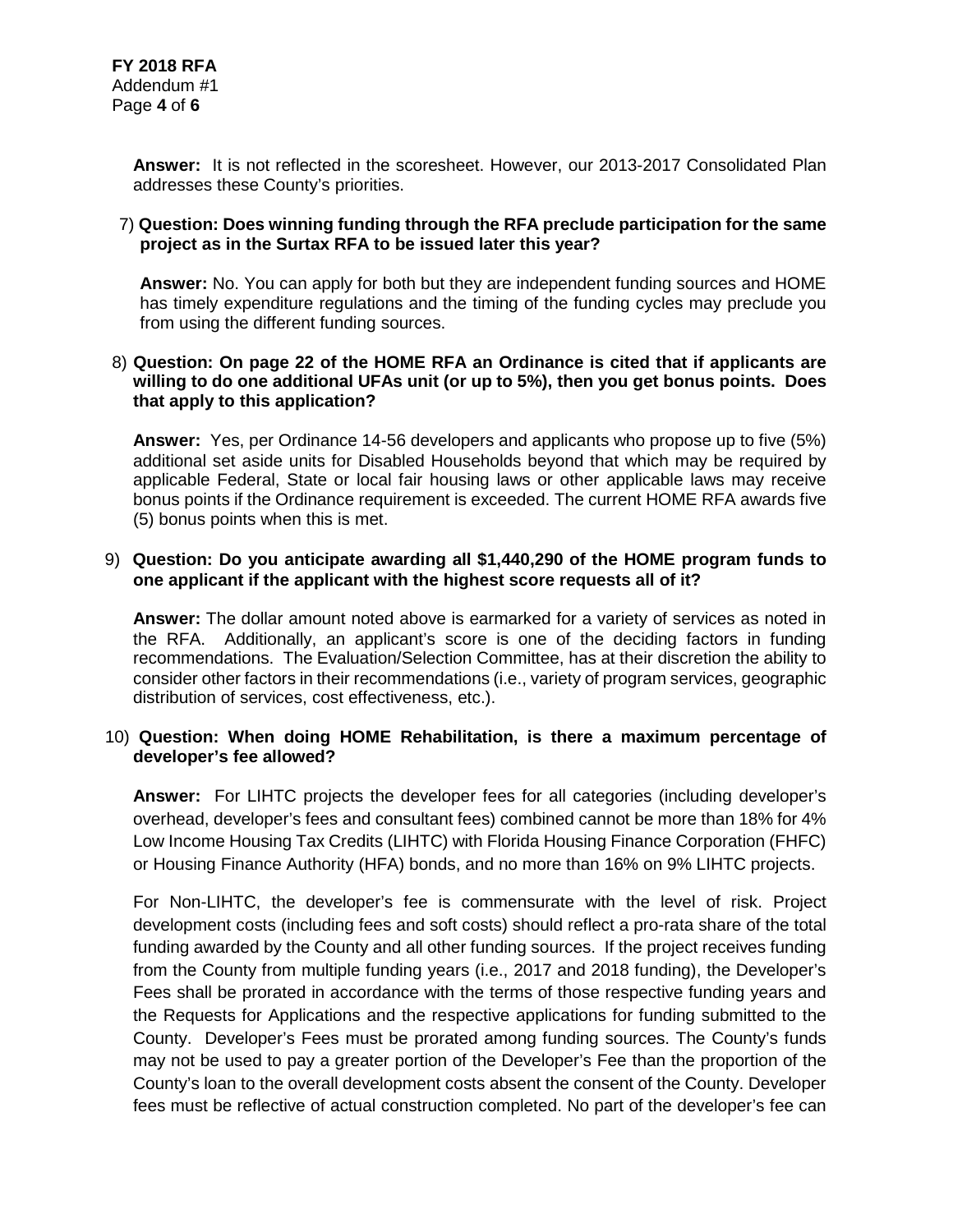be disbursed until all loan closing conditions have been met. Under no condition will Miami-Dade County reimburse developers for costs incurred on the development prior to an executed written agreement and loan closing with recorded documents in effect.

## 12) **Question: Is there a maximum standard cost per unit?**

Answer: HUD has waived the maximum per unit subsidy limit for HOME –assisted units due to Hurricane Irma. However, the per unit cost must be reasonable as determined by PHCD.

## 13) **Question: In the HOME program is there an ability to serve higher incomes (clients with incomes above 80% AMI ?**

**Answer:** No.

14) **Question: In one section of the RFA (p.62), it states that utility allowances published by the PHA no longer are permitted. At the same time the 1/1/2018 PHA published allowances are provided as an RFA attachment.** 

**We are applying for gap funding for a development with some HOME funds already in place which are already underwritten using the HUD (PHA) allowances.**

## **Which allowances should I use for the 2018 HOME RFA?**

**Answer:** Effective immediately, Miami-Dade County will no longer permit the use of the utility allowance established by the local Public Housing Authority (PHA) for HOMEassisted rental projects for which HOME funds were committed on or after August 23, 2013. Projects to which HOME funds were committed before the effective date of the 2013 HOME Rule may continue to use the PHA utility schedule. U.S. HUD has notified all Participating Jurisdictions (PJs) that methods used by PHAs to establish utility schedules vary across the country and, therefore, may generate inconsistent or inaccurate allowances. PHA utility schedules are based on average consumption rates across a PHA's portfolio. Application of standardized utility allowances may result in undercharging of rent, particularly in projects where tenants pay utilities directly. As more projects are constructed or rehabilitated to higher energy-efficiency standards, the use of a standard utility allowance may not represent actual utility costs. Pursuant to U.S. HUD regulations, all PJs must establish a local policy for determining the UA for HOME projects based on the specific type of utilities used at the project.

PHCD will only accept the Utility Company Estimate project-specific methodology, as per 26 CFR Part 1.42-10(b)(4)(B). PHCD will approve UAs based upon estimates obtained from a local utility company for each of the utilities used in the project. IRS regulations state that the estimate must obtained in writing and must be based on the estimated cost of that utility for a unit of similar size and construction for the geographic area in which the building containing the unit is located.